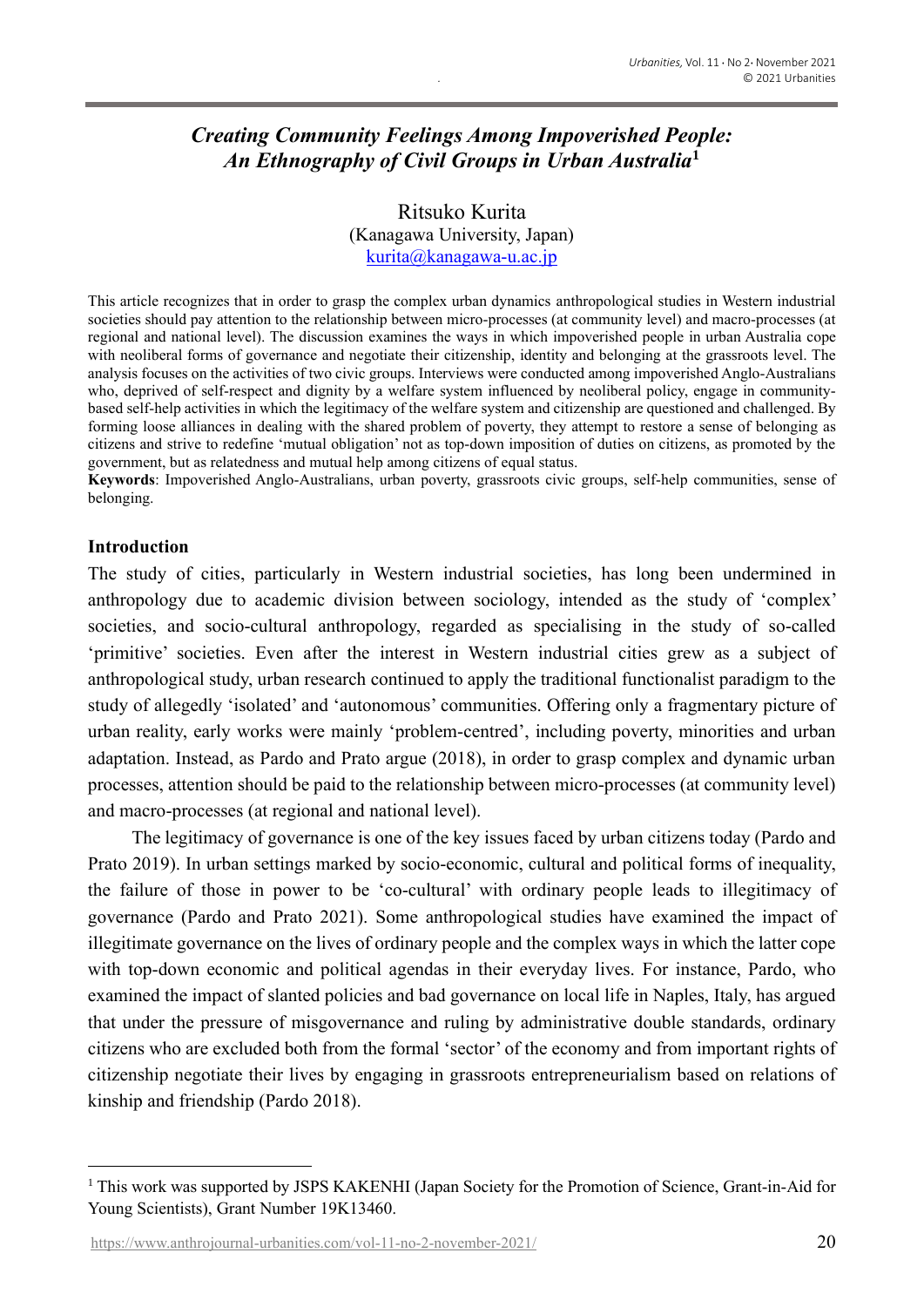In a similar vein, Spyridakis (2018) has examined the impact of the decline of the shipbuilding industry in Greece on local people, showing that local workers who are exposed to employment insecurity struggle to cope with the asymmetrical framework of the old socio-spatial discriminations and inequalities. They rely on their direct knowledge of the exploitative labour system and on the social networks that they have built over the years. Spyridakis argues that there is a complex articulation of forces, projects and actors operating at different levels which should be taken into account when addressing global urbanism and urban dynamics.

These studies show that policy and political decisions have important effects on people's lives, but this does not necessarily mean that they will be accepted uncritically or unconditionally across society since what is legal is not always regarded in the broader society as moral and legitimate (Pardo and Prato 2019).

This article draws on the theoretical framework that I have outlined above to examine the way in which impoverished people in urban Australia cope with neoliberal forms of governance and negotiate their citizenship and, by extension, their identity and belonging (Pardo and Prato 2018: 6). Under neoliberalism, governance moved from a liberal progressive approach which conceptualised and responded to social ills structurally and collectively to one that highlights decentralized and individualized remedies for social problems. In the latter form, a person is reconfigured as an active entrepreneurial agent, an expert in making self-interested choices and mitigating risk (Kingfisher 2013).

However, as Kingfisher (2013) argues, the reality of neoliberalism and neoliberal policy is not homogenous throughout the world, and it is important to look at how neoliberal policy is constructed in each specific local context. In Australia, where social governance based on a neoliberal ideology has prevailed since the late 1980s, questions have been raised on the legitimacy of governance, especially regarding the welfare programme (Shaver 2002, Stratton 2011). With the introduction of the notion of 'mutual obligation' between the state and citizens, welfare recipients are required to give something to society in return for welfare support. They are asked to seek work actively and engage in self-improvement in order to become employable. Welfare is no longer considered to be a right for the individual citizen; it is now conceived as support provided on certain conditions. Furthermore, the welfare claimants are denied equality of selfhood, because welfare assistance emphasises supervision instead of sovereignty (Shaver 2002).

Under this ideology of an individualised contractual relationship, the unemployed are generally cast as contractual malfeasants (Somers 2008: 3). The ideal type of 'normal citizen' has changed accordingly. In Australia, where citizenship and nationality are equated, 'Australianness' has long been associated with 'whiteness' (Hage 2000). However, as neoliberalism gained ascendance, the idea of Australianness became associated with a robust work ethic and the ability to make rational choices. In neoliberal societies, citizenship is generally determined by a person's economic autonomy and by that person's economic contribution to the nation (Stratton 2011). In such a context, welfare recipients face exclusion, irrespective of their race and ethnicity. For instance, Peel (2003), who examined the life experiences of impoverished Anglo-Australians residing in disadvantaged suburbs of major cities, showed that residents receiving welfare payment were viewed by the welfare office as incapable and as welfare frauds and, as a consequence, were treated disrespectfully.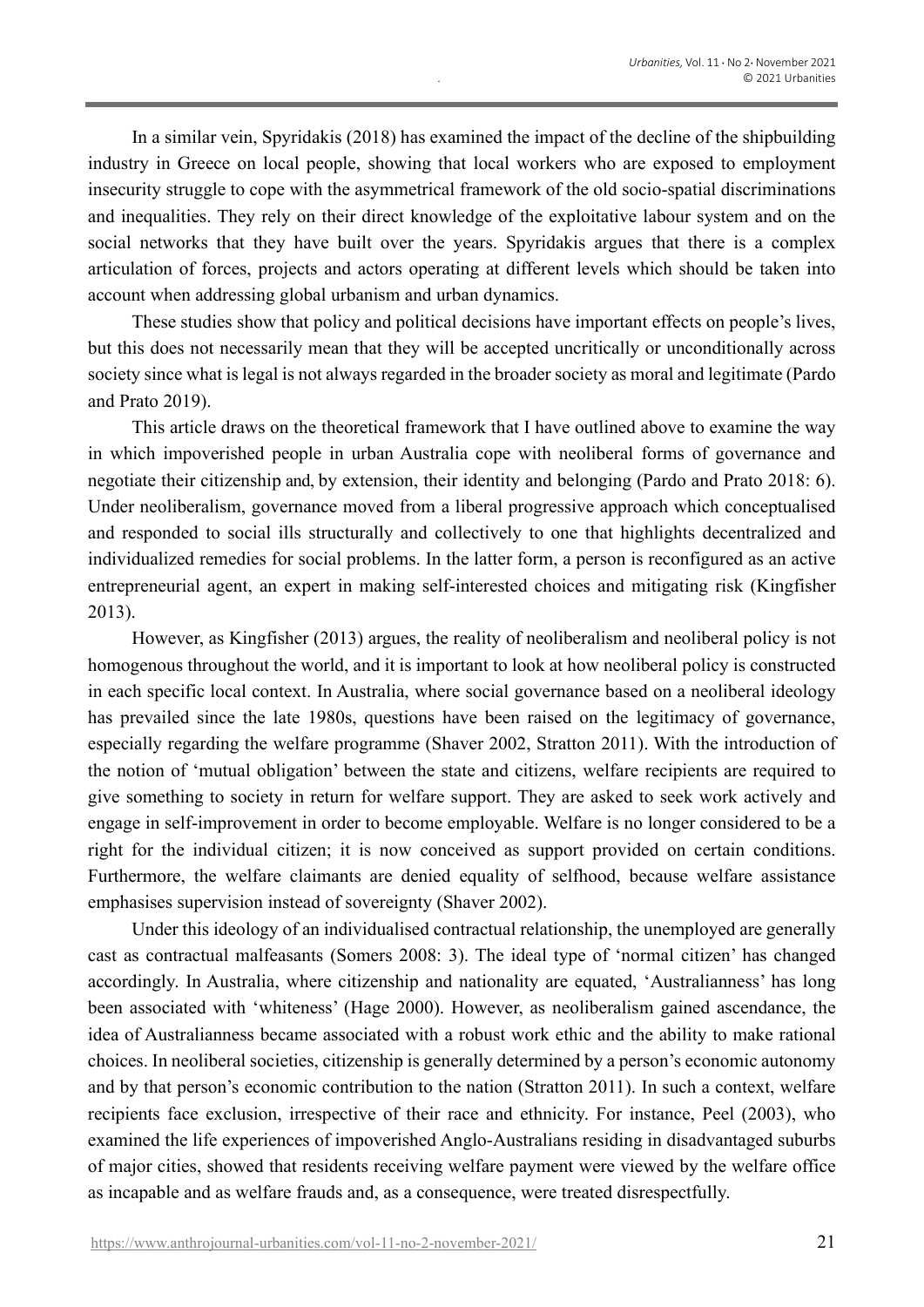In spite of being white, unemployed Anglo-Australians, namely those of Anglo-Celtic descent mainly from England, Ireland and Scotland, $2$  are deemed to have failed in their obligations as citizens and are categorised as 'undeserving members' both by the government and by middle-class Australians. Like non-white ethnic minorities, Anglo-Australians on welfare suffer not only from poverty but also from stigma, humiliation and loss of self-respect (Peel 2003, Marston and McDonald 2008). However, these perceived undesirable citizens do not necessarily or unconditionally accept the public stigma.

The discussion that follows aims to examine how impoverished Anglo-Australians cope with the illegitimacy of the welfare system and negotiate their citizenship, focusing on the activities of some spontaneous civic groups which they have established at the grassroots. It also illuminates the role played by self-help civic groups in creating varied forms of community that help to generate a sense of belonging among the urban marginalised.

In order to clarify such a context, the following sections first offer an outline of the welfare agenda for the unemployed as it is implemented in Australia under neoliberal governance, explaining how civic groups address their members' vulnerability and compensate for the deficiencies in the welfare programmes. Then, an account of the methods used in the research is followed by the descriptive analysis of two cases studies that focus on the activities of civic groups; specifically, an advisory group for the impoverished and a group that provides community meals. This ethnographic material helps us to examine the ways in which impoverished Anglo-Australians deal with the illegitimacy of neoliberal governance at the grassroots level. Finally, I offer tentative conclusions and bring out some implications for future research.

#### **Welfare Services Under Neoliberalism in Australia and Their Problems**

As in other Western countries, the neoliberal ideology affected the welfare reforms in Australia. Both welfare governance and public attitudes toward welfare changed accordingly. The notion of 'mutual obligation' mooted in 1996 demanded that income support recipients must fulfil the obligations of 'active job-seeking behaviour'. Consequently, Australia implemented a long-term version of workfare for the unemployed, labelled Work for Dole (henceforth WfD) Programme. Workfare requires the unemployed to work in order to gain access to welfare. In order to develop skills and experience for work, those who are targeted for WfD must engage in work-like activities at not-forprofit organisations and government agencies. This programme was later extended to include people with disabilities and single parents, despite the fact that access to welfare payments was supposed to be a right of all citizens (McDonald and Chenoweth 2006: 113-114).

Liberalism as a form of governmentality regulates the conduct of individuals and oversees the performance of services in the absence of state sovereignty (Foucault 1991). In Australia, the concept of workfare is implemented through organisations such as Centrelink (an income security agency) and the Job Network (a quasi-market system offering employment services). These entities are subcontracted by the federal government. They assess individual clients in terms of the degree of employability within the framework of prevailing occupational systems (McDonald et al. 2003). The long-term unemployed and those assessed as posing significant difficulties in obtaining employment

<sup>&</sup>lt;sup>2</sup> This, I note, is an arbitrary category (Stratton 2011).

[https://www.anthrojournal-urbanities.com/vol-11-no-2-november-2021/](https://www.anthrojournal-urbanities.com/?page_id=1361&preview=true) 22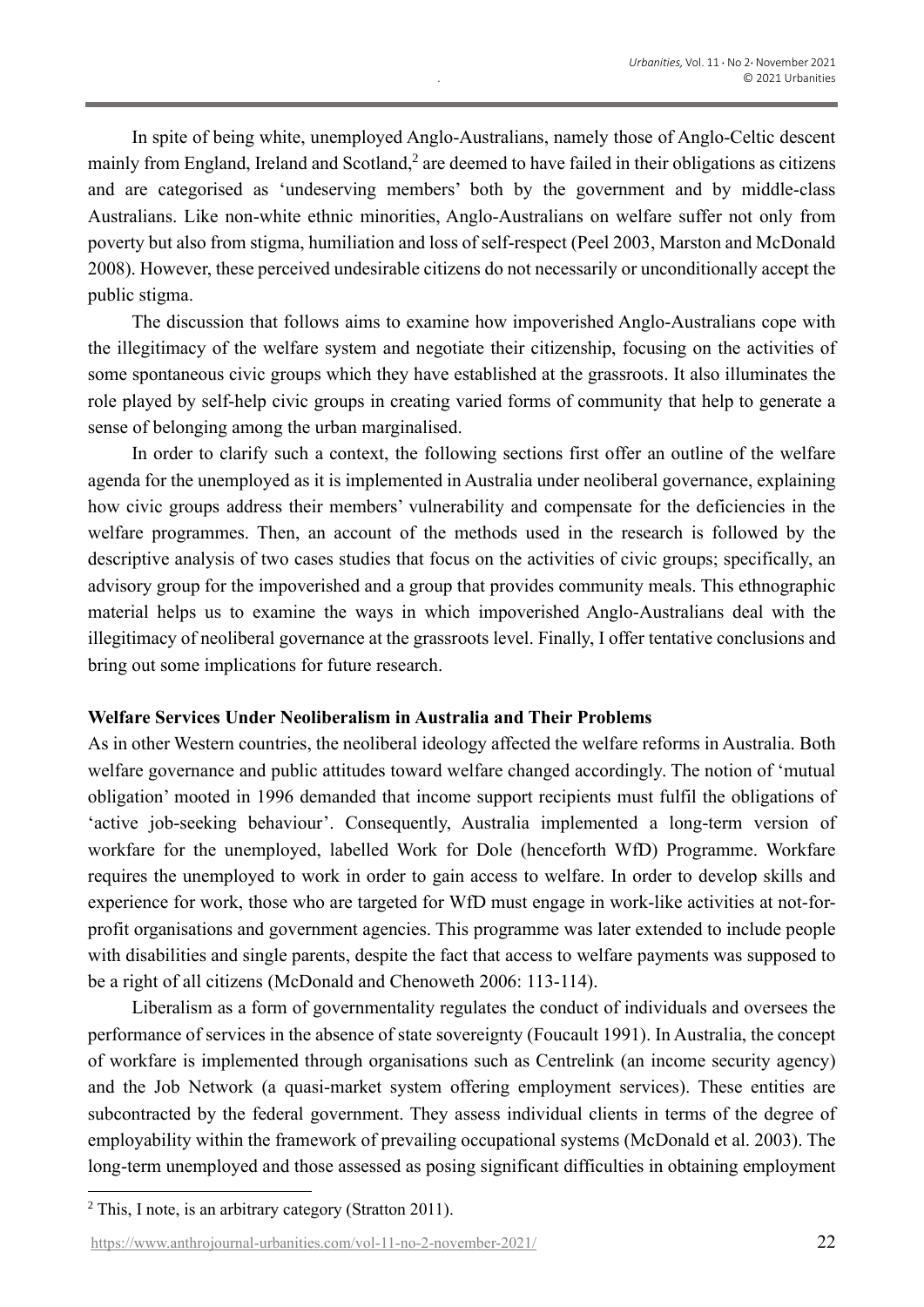are monitored by case managers, who provide intensive guidance customized to their individual circumstances with the aim of improving their chances to achieve employment. Those who fail to participate in the activities designated for them face financial penalties: their benefits may be suspended, and their case managers may submit a negative report to Centrelink (McDonald and Chenoweth 2006, Marston and McDonald 2008).

As Kingfisher (2013) noted, disciplining and policing marginalised people in terms of gender, race and class (for instance, poor single mothers) through welfare reform becomes a mechanism for the construction and assertion of the normative. Here, the 'marginalised' are seen as opposed to the 'civicised', who are self-sufficient, autonomous and capable of managing their own risk.

Although Anglo-Australian welfare recipients are not racially marginalised, they are considered to be deviant from the norm. They are viewed as people who lack the ability to work because they are poor and need administrative intervention to change their behaviour. Social workers embody the workfare logic in their position as agents of both the state and the client. With some notable exceptions, they tend to identify the personality and psyche of the unemployed person as the cause of unemployment (McDonald and Chenoweth, 2006). Significantly, social workers are, in turn, subjected to performance management and performance goals. The ideals that informed the social service and the moral elements of welfare have, thus, been replaced by managerialism, with the consequence that welfare services blame the 'clients' for their condition, leading to welfare recipients' low self-esteem and self-denial (Shaver 2002, McDonald and Chenoweth 2006, Singh and Cowden 2009).

In 2008, the Australian Government launched a reform agenda to reduce and ultimately end homelessness. This agenda inherited its basic concept from the homeless programmes of the mid-1990s, which emphasised individual case management because, it was believed, the problem of homelessness could be resolved by helping people to address their individual problems, issues or circumstances, and to achieve increased self-reliance. Thus, recent policies to reduce homelessness place less emphasis on the structural factors that cause poverty and homelessness, focusing instead on the individual needs and problems of the homeless (Bullen and Reynolds 2014). Notably, the emphasis on self-reliance was criticised because it blamed individuals for social problems (Minnery and Greenhalgh 2007, Polakow and Guillean 2001). For example, by casting homeless as people who deserve homelessness as a result of their choices, this view neglects individuals' complex circumstances, such as mental illness or drug dependency, and their likely need of additional support and services in order to achieve self-reliance (Minnery and Greenhalgh 2007).

Therefore, citizens who engage in activities aimed at improving their lives have formed civic groups. These groups, including charity establishments, nongovernmental organisations (NGOs) and non-profit organisations (NPOs), play significant roles in supplementing the deficiencies of public welfare services, as they offer people living in poverty important services, such as food, everyday goods, health and housing. However, these services are vulnerable because they depend solely on the benevolent intentions of the volunteers and on donors' generosity. One notes, for instance, that, when philanthropists who support these groups are presented with negative portrayals of the homeless in the media, they may change their attitude towards homelessness and switch to viewing the issue as 'a matter of choice' and unworthy of help (Tually et al. 2013: 45-48).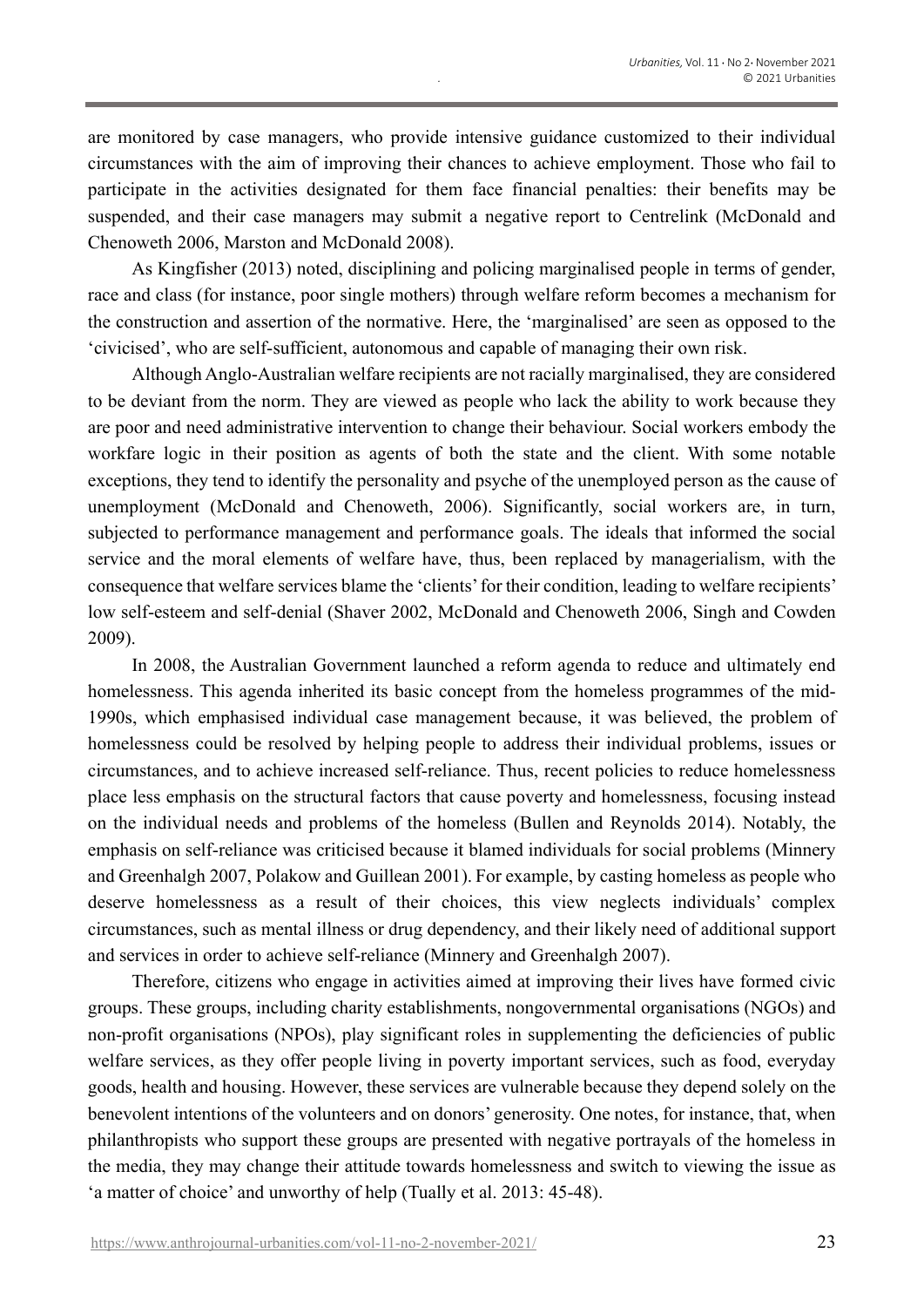We should consider that trust-based relationships between service providers and beneficiaries are pivotal for the development of a sense of acceptance and self-respect among welfare recipients. Voluntary groups and associations could encourage autonomy and motivate those on welfare to improve their circumstances and achieve their goals (Rowe and Wolch 1990, Thompson et al. 2006, Johnstone et al. 2015). Nonetheless, services based on philanthropy generate asymmetrical relationships between service providers and recipients, sometimes against the will of the benefactors (Goldberg 2009, Tually et al. 2013). Some studies have also demonstrated that welfare services do not necessarily produce fundamental solutions to the problems faced by the recipients; instead, they may distract attention away from the problems that cause and sustain poverty (Parsell and Watts 2017). In other words, the simple act of providing housing, food and everyday goods helps, but does not necessarily address the multidimensional problems of poverty (Johnstone et al. 2015, Parsell and Watts 2017). Existence in a state of poverty is associated with the lack of social ties and a diminished sense of connectedness and belonging (Vandemark 2007). In short, it is important for Anglo-Australians struggling with poverty also to gain a sense of place and social belonging.

### **Methods**

The present study is primarily grounded in my ongoing fieldwork among the interracial social networks of impoverished urban residents in Australia. The material that I discuss in this article was collected during a five-month of intermittent fieldwork carried out between 2017 and 2020 among two civic groups. They are, an advisory group for the impoverished in Adelaide and a community meal-providing group in Sydney. The ethnography includes information from these groups' newsletters and home pages. I interviewed 12 people who identified themselves as Anglo-Australians. They are five service providers and seven beneficiaries. The beneficiaries were regular recipients of the service and agreed to share with me their experience with the groups. Their age ranged from 20s to 50s. I initially contacted the service providers of each organisation and, having obtained their consent to participate in the research, recruited them as key informants. I also attended the regular meetings held by the groups at a local public library and conducted participant observation at a service site. The field study was done in full compliance with the Australian Code for the Responsible Conduct of Research. I use pseudonyms for all participants and civic groups.

### **Results**

The following case studies are based on information from interviews and participant observation. When necessary, this material has been supplemented by the content of the newsletters issued by the groups.

# *Case 1: The Advisory Group for the Impoverished*

In 2013, people who had been affected by poverty established in Adelaide a community-based advisory group for the impoverished. This association aims to 'advocate for the dignity, rights and well-being of people on low income and create community networks that provide emotional and practical support to those affected by poverty' (extract from their homepage). In 2018, the group included approximately 50 core members; most were Anglo-Australian, and some were Indigenous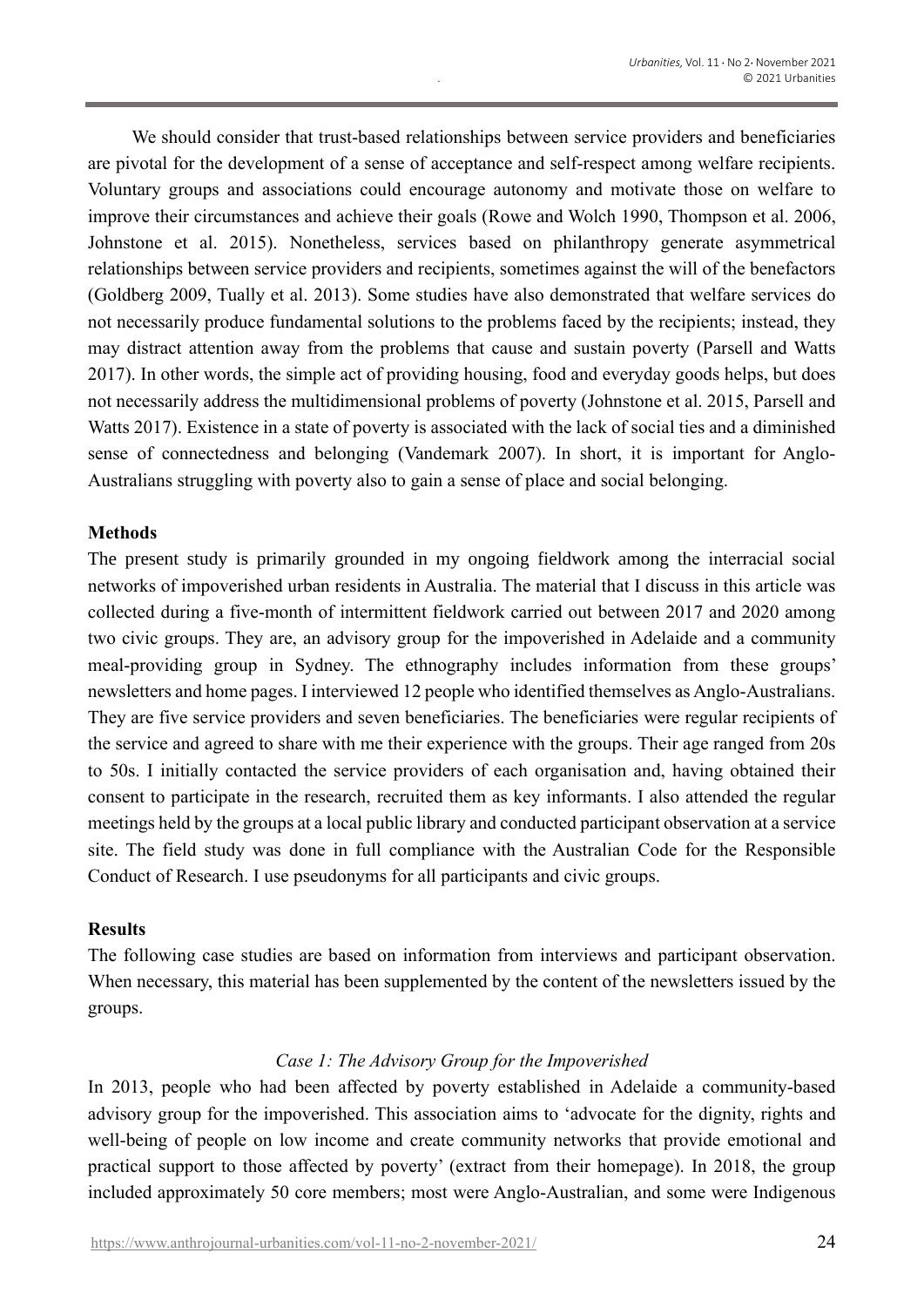Australian. Members included job seekers, low-income workers, single parents, age and disability pensioners, students, community and welfare workers and supporters. Their main activities include the provision of support and advice to those subjected to income management; assistance in dealing with the employment agency and with welfare office applications; campaigning for the abolishment of the cashless welfare card; and negotiating with local councils to increase unemployment benefits. The group also hosts fundraising events and organises lectures to promote awareness of povertyrelated problems among non-recipients of welfare services for the unemployed.

Members with university degrees and individuals with work experience act as group coordinators offering fellow members support, advocacy and information related to welfare services. They also facilitate interactions among group members and organise meetings at community centres in several districts. In 2019, Cindy, an Anglo-Australian woman in her twenties who grew up in the northern suburb of Adelaide, one of the most disadvantaged places in South Australia, was chief coordinator of the advisory group. Like other residents in her neighbourhood, she had experienced socioeconomic difficulties: her father, a labourer, died from an injury when she was six years old. Her mother was long unemployed and suffered from psychiatric illness, which forced the family to subsist on scant welfare payments. In spite of her impoverished background, Cindy managed to study while working part-time. She received welfare payments from Australia's Youth Allowance programme and was admitted to a university in Adelaide, where her tuition was waived. She gives her fellow group members information about their entitlements, including the right to pursue legal action (Interview, 11 September 2019).

Dignity and respect are believed to convey a sense of full citizenship (Rosaldo 1994). The way in which Anglo-Australian welfare recipients who reside in disadvantaged urban settings are treated by the welfare office undermines their self-respect (Peel 2003). For instance, Paul, a founder of the advisory group, described how welfare recipients who are forced by circumstances to join the WfD programme experience daily harassment in the form of disrespectful treatment by the Job Network personnel. He said:

'More often than not, these organisations (welfare offices) are sources of stress and frustration for unemployed people. They exert force, quite stringent force on these people, forcing them to attend course-oriented jobs that might not be suitable for them, as they do not match up with their skills.' (Interview, 17 February 2017)

Welfare recipients who are targeted for inclusion in the WfD programme are placed under surveillance and are obliged to engage in regular interviews with welfare office personnel, report progress on their job-search and conduct for a defined period job hunting activities on the office computers. Welfare payments may be reduced or postponed if recipients fail to meet these obligations, regardless of whether they have legitimate reasons for doing so. Cindy and other coordinators of the community-based advisory group for the impoverished deal with members who complain of unfair treatment from the personnel of Job Network, giving them advice on how to deal with the harassment.

For example, five years ago, Sue, an Anglo-Australian member in her fifties, lost her job and house because the company where she worked shut down. When she became a welfare recipient, she experienced constant harassment from a Job Network officer. Sue described her experience: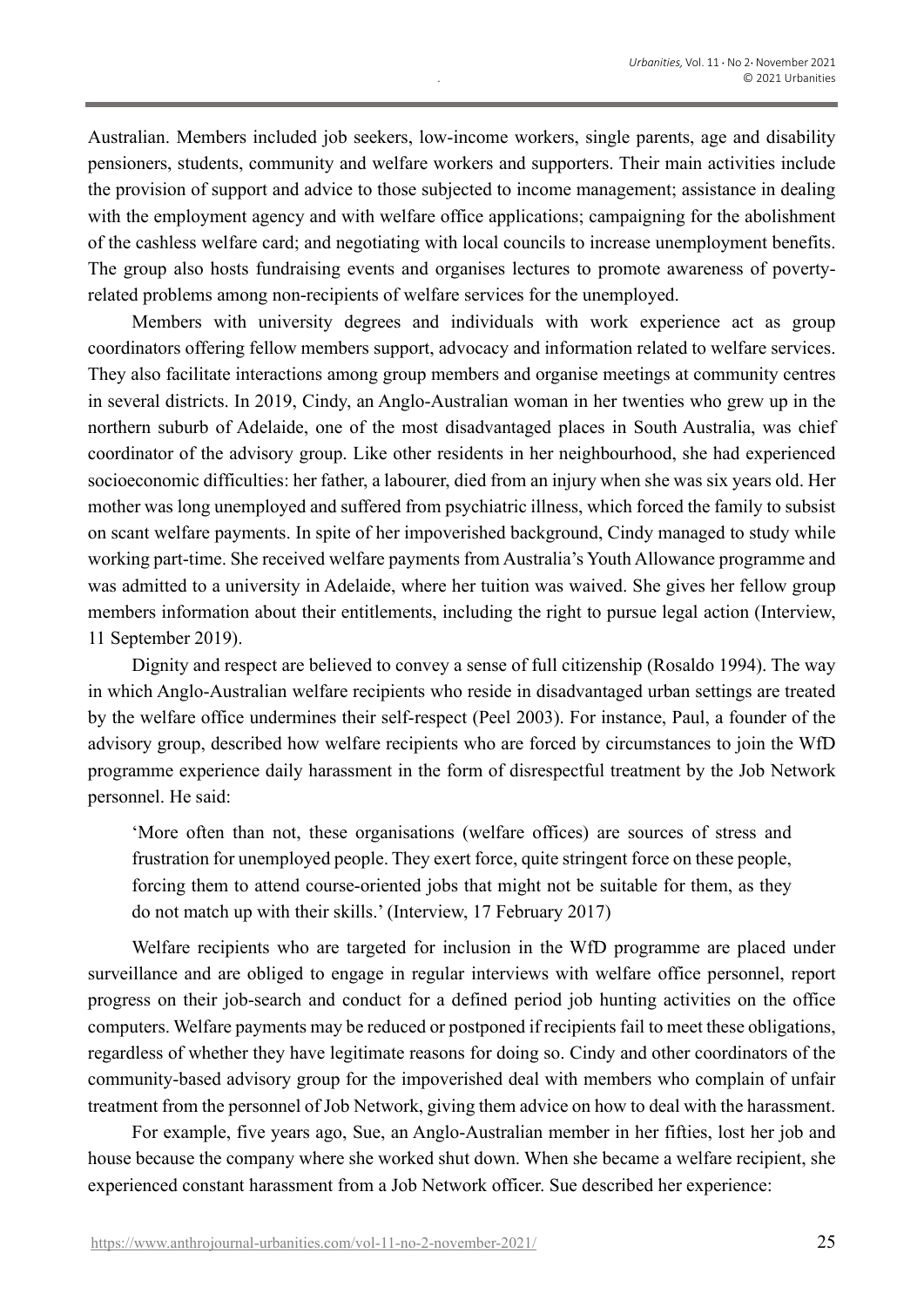'The lady I have to see is only 25 years old. My daughter is 31. Therefore, she is six years younger than my own daughter. She treats me like a naughty child. She yells at me. She is always telling me that I have to do things. One time, I had a meeting with her at a certain time. But I had a job interview at the same time. Before she first gave me the appointment I said to her straight away, "I've got a job interview at that time." She said "it doesn't matter, you have to come to this." I said, "but the whole thing with the Job Network is that they are supposed to help you find work." She said, "no, you can't go to a job interview. You have to come to this meeting".' (Interview, 22 September 2018)

When she was ill-treated by the Job Network employee, Sue did not have any support, including from her family. When her welfare payment was postponed, she was driven to the point of having to scavenge for food from garbage cans. Yet, she managed to cope with the harassment thanks to the advice she received from group members who had undergone similar experiences. Joining the advisory group made her realise that others struggled with poverty, too, and that she had access to a community of people who could fight with her against impoverished circumstances. At the time of her interview with me, Sue shared her experience both at a public meeting and in the local and mainstream media. She related her ordeal as follows:

'Before I found the group, I did not know some of the rules. Being yelled at like that would upset me terribly. Well, it still does, but now I know the rules and I know my rights. I feel more able to stand up for my rights because that's the thing, if you do not know your rights, you cannot stand up for yourself. This is a big problem for many people. Many people do not know their rights. And the Job Network agency will not tell you.' (Interview, 22 September 2018)

According to Cindy, participation in the WfD programme involves the unfair treatment meted out to claimants by Job Network personnel but does not generally lead to opportunities for employment. When job agencies introduce jobs to their clients, the experience and interests of the individual are hardly taken into consideration, and most of the jobs are menial and unlikely to assist clients with acquiring skills for their future careers. Cindy expressed her views on the WfD programme as follows:

'Personally, I think it's not a good experience, because people do things that do not give them much experience. A couple of examples we have from our members … they were going to the Work for the Dole site, but there would not actually be anything to do. Then, the supervisors would say "okay move those rocks over there." It was at a railway station. Another one at a church site would say "pick the weeds from the garden." If someone has theoretically been out of work for five years or something, they really need some experience that might better them, but a lot of the time we find that it's not worth taking those programmes because many people cannot find good organisations to gain actual experience doing meaningful work. Working for the Dole is more of a punishment.' (Interview, 17 September 2018)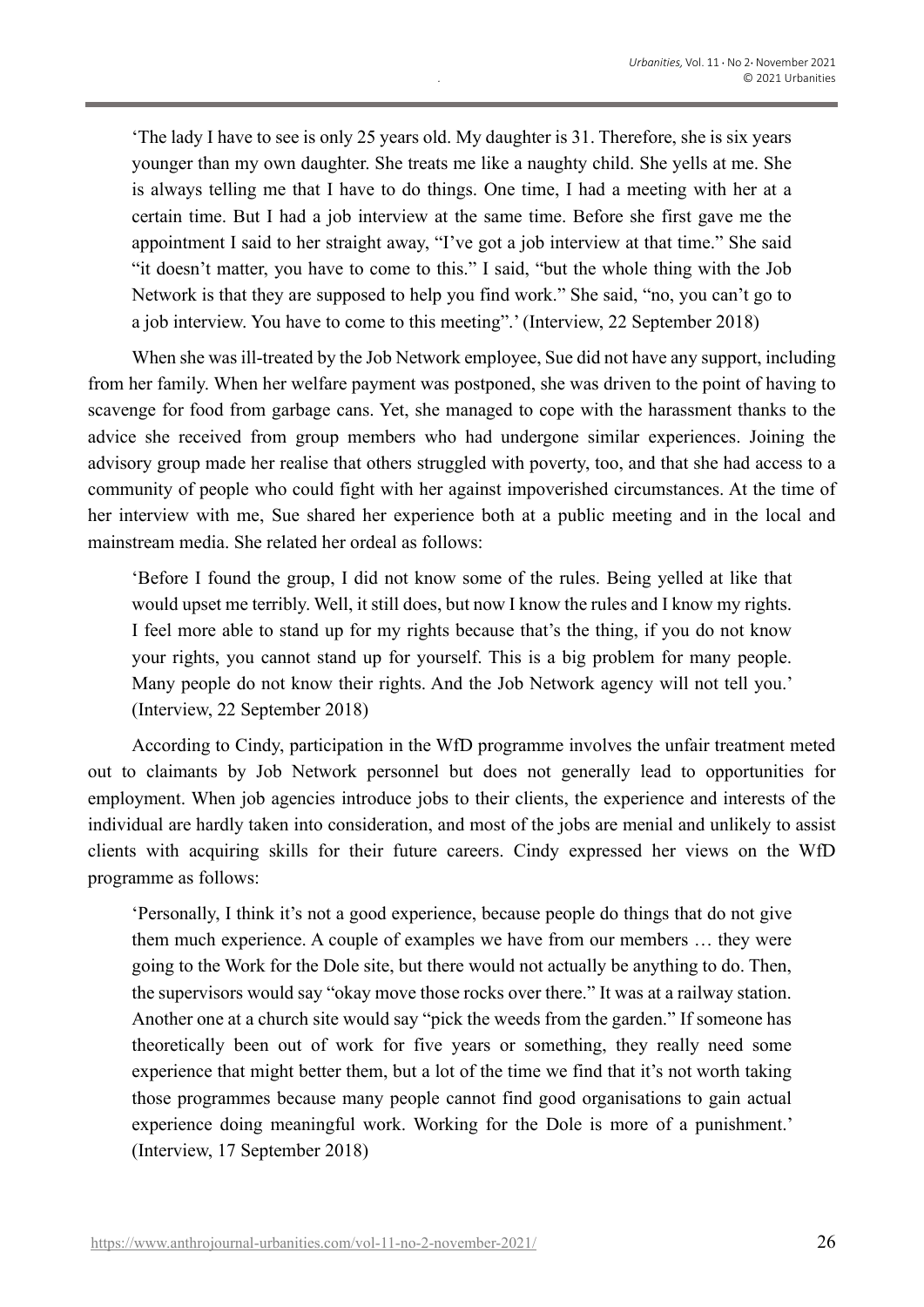Members of the advisory group share accounts of stigmatisation and offer each other advice about coping with the situation in a newsletter, as well as at regular meetings. For instance, Paul, who was unemployed at the time of the interview, explained how he helped his fellow members:

' We are providing advice to people about their rights, when it comes to Centerlink; particularly when it comes to Job agencies or employment services providers. Sometimes we will like counsel people if they ask us to go with them, and sit next to them to make sure their rights are respected.' (Interview, 17 February 2017)

In the newsletter, Paul pointed to the shortage of jobs and emphasised that poverty and unemployment are the product of structural and policy factors, rather than individuals' flaws and weaknesses. He said:

'The system would be an unfair and harsh one even if all the rules were followed. This is because ultimately, the role of job agencies is not to help unemployed people find work. After all, there are 19 jobseekers for every job — including the unemployed, the underemployed and the "hidden unemployed" [...] The role of job agencies is to put unemployed people through plenty of frustration and stress, create as many hoops and hurdles as possible, which people must jump through and over. Hence, the demoralising, endless search for non-existent jobs, or for jobs one is not suited to, simply to make-up the numbers. Hence, the endless appointments and flimsy, demeaning courses. "Keep the unemployed busy" is the motto.' (Quotes from the group's newsletter, *Quarterly* 2017)

Through these actions, the advisory group raises awareness among the members that unfair treatment by the welfare staff is caused by structural flaws and should not be seen as a consequence of one's own faults. Notably, this helps members to become aware that they do not have to succumb to such treatment, and that it is important to resist such disrespect by consulting with each other about how they can claim what they are entitled to. For instance, Byron, a member of the advisory group, shared his experience of succeeding in claiming his rights when his new case manager at Job Network agency wanted to increase his unemployment obligations from three to four days a week. He said:

'I said that if the new activities were mandatory, I would need to get that statement in writing from her before I would sign to anything new. On hearing this, she said that I must do "whatever they tell me to do or I would not get paid", and that "welfare is not just free money anymore" […] I swallowed my guts and said "you know that the not free money anymore comment you just made doesn't mean that organisations like yours can just milk job-seekers for all they are worth. We both have rules to follow." […] She didn't pursue the matter any further and the appointment was ended immediately after that exchange.' (Quotes from the group's newsletter, *Quarterly* 2016)

Interacting in the meetings and exchanging opinions on poverty in the newsletters fosters among the group members both a sense of coalition to fight against the illegitimacy of the welfare system and a temporary sense of togetherness which encourages them to claim what is legitimate in the welfare system and to reflect on how it should be reformed. It may thus be said that the advisory group does not just advocate for welfare recipients; it also helps to restore their self-respect and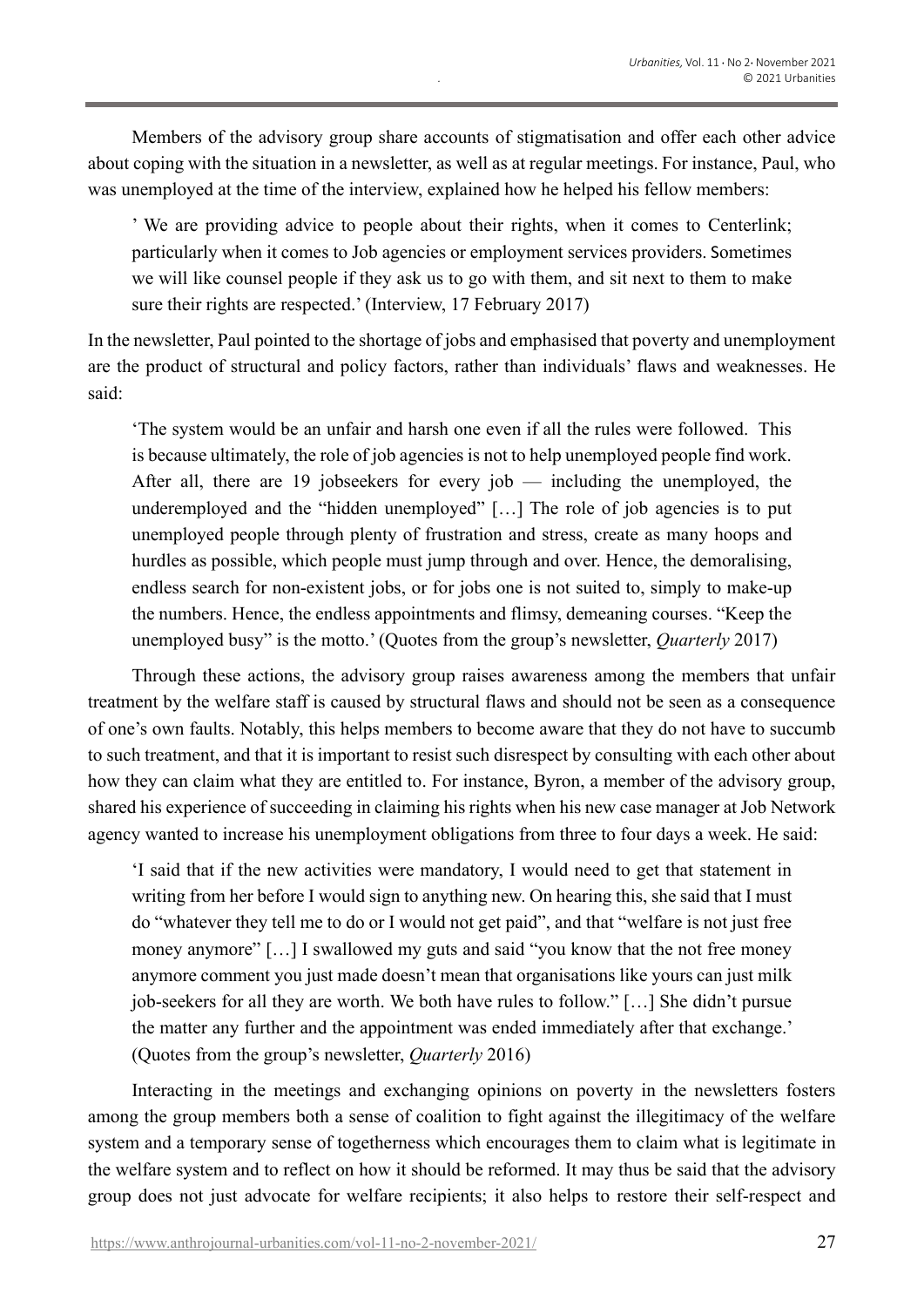dignity, teaching them how to deal with the welfare system, how to claim their rights and how to insist on being treated as equal members of Australian society.

## *Case 2: The Community Meal Providing Group*

The second civic group that I studied runs a community meals programme to meet the needs of the urban impoverished. This programme was founded in Sydney in 2017 by a faction of the Communist Party. It aims to 'build a sustainable community where no one is left out, by serving food for people who are homeless in addition to enlightening working-class people about the importance of social power and social equality' (extract from the homepage of the organisation). Every Saturday evening, volunteer members of the group cook and serve food and provide everyday commodities for homeless people. They do so from a site in Sydney's central business district (CBD). John, a founder of the meal programme originally from Syria in his twenties, explained why they chose this site:

'We set up in the street. This site is close to the Reserve Bank of Australia. It's a bit iconic to show that here is the reserve bank and parliament is just there. We can do more than them blokes. It's a political lesson as well. We want to show people where a sort of attack on capitalism in Marx's. We know the weaknesses of those institutions. We are attacking those weaknesses.' (Interview, 1 September 2019)

A volunteer lady, who has also participated in the activities of other volunteer groups, explained what she saw as the distinctiveness of this group. She said:

'They operate like at a street level. I like the fact that they set up for quite a few hours. A lot of the organisations are more limited in their time. They come, set up, serve, then pack up and leave quite relatively quickly. But here it's more rather than one big feed, it's like tea and coffee, snacks and food for quite a few hours. It just creates really lovely community. It's just a friendly community. Nutritious food, they always cook beautiful food.' (Interview, 23 February 2020)

According to John, approximately seven or eight volunteers serve around 400 or 500 meals every week. Most group members are in their twenties and hail from diverse ethnicities, such as Middle Eastern, Asian, Anglo-Australian and Indigenous Australian. John described the homeless who regularly visit the group's weekly food service as follows:

'A lot of these people were just average working-class people until they had a divorce and ended up on the streets, or lost their job, or were injured at work and could not get compensation. That's what happens. Insurance companies drag out the issue, so you get your pay out six months later. However, six months later, you are on the street. Most are likely to be people who are sleeping on a friend's couch rather than on the streets.' (Interview, 1 September 2019)

John differentiates the community meal programme from other groups providing similar services by saying, 'We are doing the same work and being more effective than they are by providing warm food and creating a community' (Interview, 1 September 2019). He was also aware of the similarities and differences between other organisations, especially church groups, and his association. He said: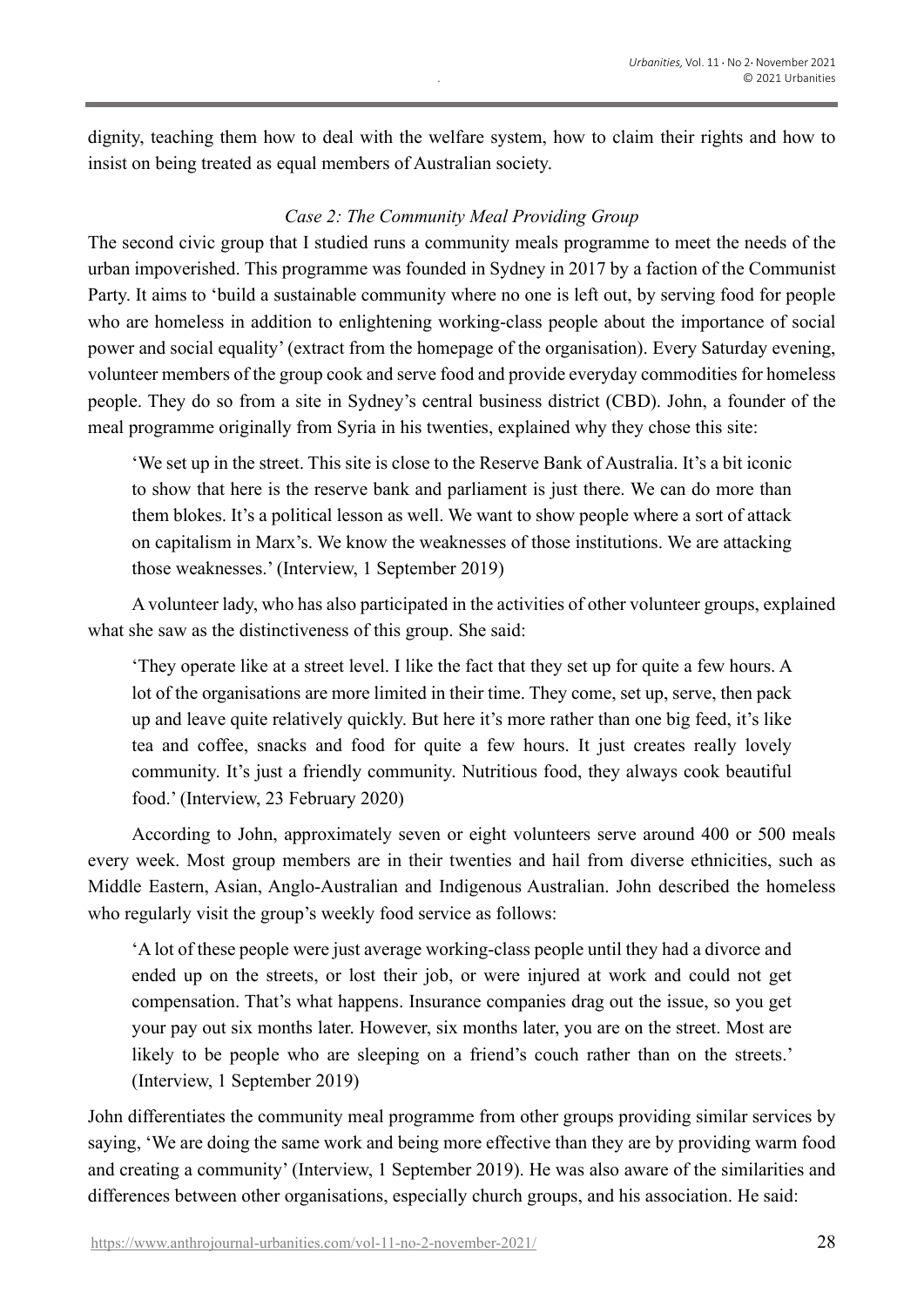'Similar to the way we do things, they go out and feed people who are homeless, but they also hand [out] Bibles and say prayers. They tell them "You need to be Christians," whereas we tell them to read Lenin and Stalin. We need to join forces.' (Interview, 1 September 2019)

John has personally experienced homelessness. He used to work at a construction site but became temporarily homeless after he was injured at work and did not receive compensation. Moreover, the recipients of the community meal programme include not only people who are homeless but also people who were once homeless but now live in public housing.

Some homeless people are reluctant to become too involved with the group once they become aware that the meal programme organisers are members of a Communist faction. Others, however, continue to visit the location every week for the meals and for social interactions with the members of the group and other homeless people.

Some regular members are acquainted with each other and when they meet at the weekly communal event they discuss their daily problems and possible solutions to these problems. As they eat a hot meal, they also exchange information on the public or voluntary services available to them. For instance, on a day I visited the site, a few homeless men were discussing the inefficiency and punitive aspect of the housing system for the homeless in Sydney. It is meaningless, they said, to be housed in temporary accommodation where one can stay only for 28 days; then, after that, one is back on the street and has to wait several years for permanent housing. A man pointed out that, while in temporary accommodation, he was obliged to apply for 10-week housing and had to provide details of his application, regardless of whether he could afford such accommodation. He continued, saying, 'The worst part is that you are on the streets through life circumstances or no faults of your own; whatever reasons you are on the streets, you don't need to be punished any further.' Then, the conversation expanded into how much money the government is paying to the private companies that provide such temporary accommodation. Another man in his thirties said:

'You know, when you talk about welfare state, welfare gets paid so much more money for welfare cooperation than the money that goes to poor people. The money spent on welfare is fraction of all government spending. And this is about human beings, it's about human lives that are part of our society. That's not important for the government.' (Interview, 23 February 2020)

Although these conversations do not lead directly to the solution of problems, by analysing the situation in which they objectively are placed, the people involved can at least realize that they are not to blame for such situation, as it is instead claimed by both the welfare agency and mainstream society. The service thus serves as a place where the urban impoverished can share their doubts and frustrations about the government and its welfare system and discuss the difficulties they face in their lives without being judged. This weekly association meeting helps them acquire a sense of being members of a social network, albeit a temporary one.

The meal programme helps to initiate the creation of a community also by encouraging interactions among the visitors. Among other things, a small birthday party was organised for a regular visitor called Matt, an Anglo-Australian man in his forties who used to be a baker but lost his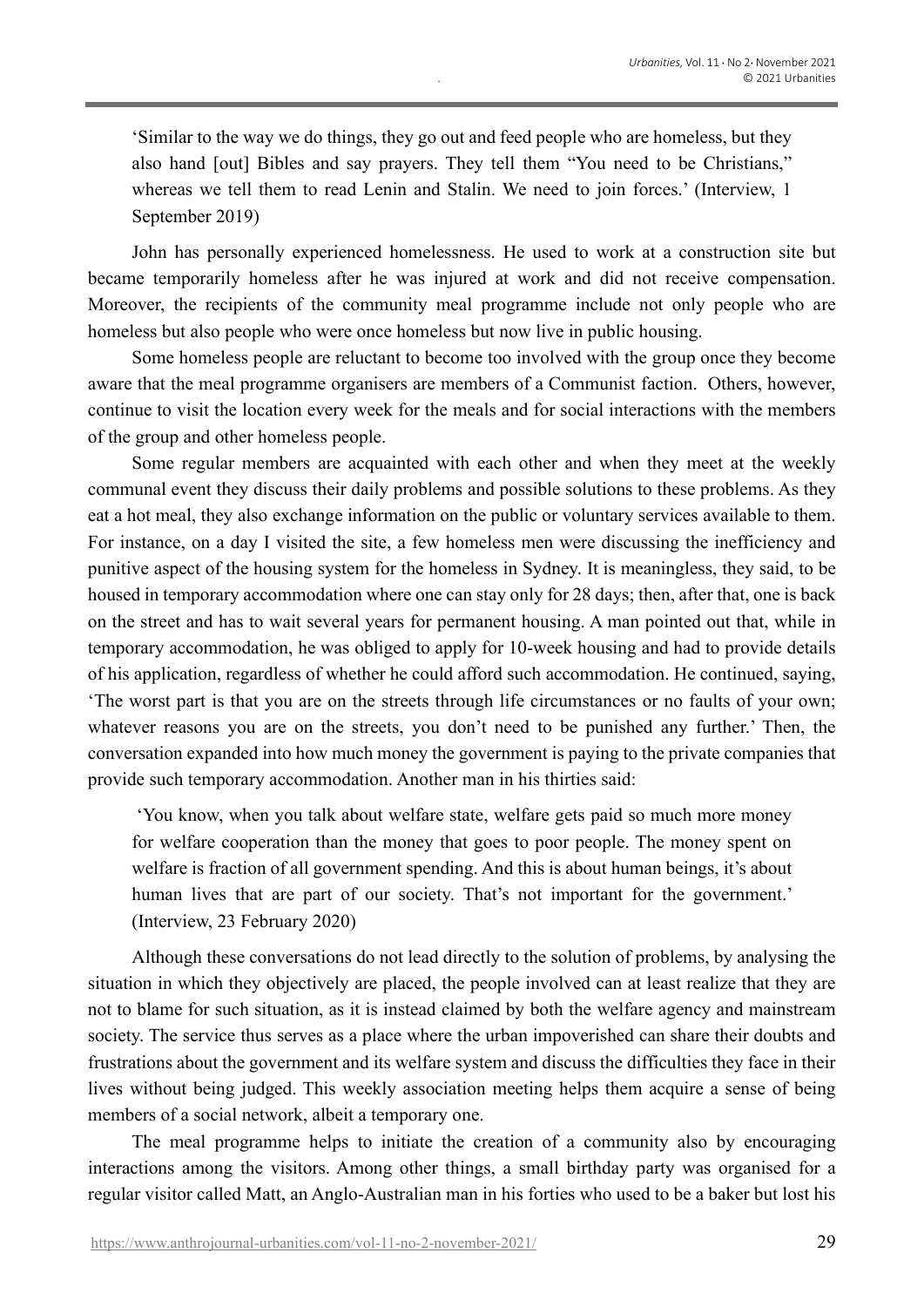job due to alcohol problems and became temporarily homeless. A volunteer who was not a formal member of the group but visited the site every week brought a birthday cake. At the time, Matt no longer had an alcohol problem and lived in public housing on a disability pension. Yet, he continued to visit the service site to benefit from the food and the everyday provisions, and to remain connected with the service providers and the homeless. He explained that the volunteer who brought the cake was a good listener and had helped him overcome his alcohol problem. He described her as follows:

'I have known her for about two years. She volunteers at two places. She is a good person with a good heart. She used to have a drinking problem. She does not drink anymore. We can relate to each other. It's individual, but you still can kind of relate.' (Interview, 1 September 2019)

Matt needed someone he could relate to on a daily basis because he did not have a close relationship with his family. His case demonstrates that the mere provision of accommodation was not enough to overcome poverty-related problems and readjust to society. Associating with his friends at the food service location gave Matt a sense of belonging, which helped him 'get by' day by day and eventually overcome his alcohol-related difficulties.

These findings suggest that the meaning of community is reinterpreted by the service recipients in a way that does not necessarily meet the initiator of the programme's aim to instil them with the Communist ideology.

### **Discussion**

These two case studies show that the impoverished Anglo-Australian who are exposed to the neoliberal forms of governance do not accept the situation passively; they question, and challenge, the legitimacy of welfare programme and citizenship. The civic groups that I have described object to the legitimacy of neoliberal forms of governance. The advisory group for the impoverished emphasise that the current welfare programme undermines the dignity and rights of welfare recipients. This group not only reaches out to people who are on the Work for the Dole programme to make them aware of the rights as citizens, but also analyses and exposes the structural flaws that cause job shortage and economic inequalities. On the other hand, the group providing the community meal challenges the deficiencies both of the capitalist society and of a government that denies any responsibility for people's unemployment. We have seen how this group attempts to negotiate the citizenship of those who are socially excluded by creating a temporary community in which people on welfare can share their experiences, frustrations and sufferings and gain a temporary sense of belonging to a social network.

The activities of these two civic groups point to the development of an alternative kind of citizenship and sense of belonging among the impoverished and socially excluded Anglo-Australians; specifically, one which is not based on a notion of 'mutual obligation' among self-sufficient individuals who are expected to draw on self-responsibility in addressing these issues. Through their daily activities, these groups show that the notion of citizenship modelled on neoliberal ideology fails to confer to each member of society the right to be treated with fairness and respect, as well as a sense of full social belonging. The official notion of 'mutual obligation' prevents the impoverished from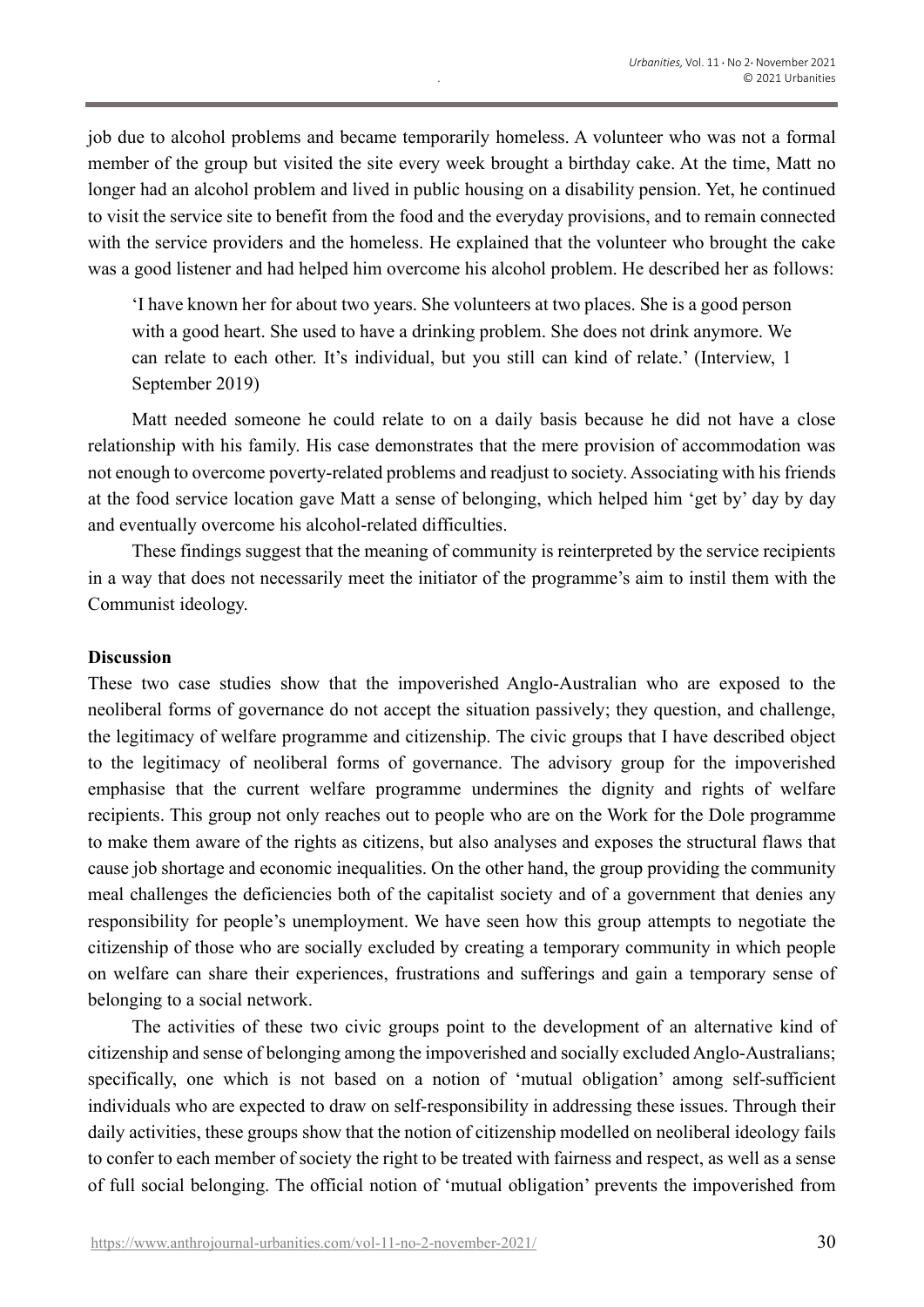gaining their dignity. On the contrary, the relationships that are built over time among the members of these civic groups give the urban impoverished practical support and help to restore their sense of belonging as citizens. Most service providers, especially the initiators of these groups, have personally experienced unemployment, poverty and feelings of alienation. Thus, in line with earlier accounts (Curtis 1997), they interact with service recipients as equals; they do not draw boundaries between them based on asymmetric power relations.

The grassroots civic groups that that I have described offer the impoverished a space where they can congregate and discuss poverty-related problems with each other both formally and informally. Sharing a common experience of suffering does not necessarily create solidarity among the impoverished or lead to a collective social movement. However, it does make people aware of the importance of not surrendering to the system and teaches them to handle their problems without blaming themselves for their circumstances. Thus, we have seen, the urban impoverished learn that their poverty is not attributable to some failure of their own. They become aware of the structural flaws in neoliberal society that cause poverty and understand that they can cope with their problems by confronting, if not changing, the existing welfare system.

These civic groups view people not as isolated individuals but as persons who are embedded in a relationship with others. Through their activities, they show that it is such a connection with others that makes it possible for individuals to face and deal with their problems. The study of these groups and their members shows that 'mutual obligation' in a real sense should not be intended as a topdown imposition of duties of citizens; it should, instead, be based on mutual help and relatedness among equals, who can relate to each other's suffering and can help each another by sharing their similar experiences.

#### **Conclusion**

This Australian ethnography suggests that, while the notion of 'mutual obligation' is officially presented as a legitimate form of neoliberal governance, impoverished Anglo-Australians who are viewed as deviant from this notion bring out the failure of the current welfare system to achieve its original goal of assisting people to be self-reliant, become reintegrated in the society and gain a sense of full social membership. We have seen how impoverished people negotiate the failings of governance and citizenship by engaging in community-based self-help activities and interacting with peers who remind them of their rights as citizens and help them to recover to some extent, their dignity and respect.

We have found that the self-hep community assists impoverished individuals to cope with the poverty not through some kind of 'personal responsibility' but through their relationship with others who are in a similar situation. Thus, the legitimacy of neoliberal governance is challenged and power relations between those in power and ordinary people become open to redefinition. This shows that, as Pardo and Prato (2019) argue, neither inequalities nor the relationship between norms and interest are fixed; instead, they can be negotiated in the complexity of ordinary people's life.

The self-help community could be viewed as contributing to address social problems with which the government can no longer deal. It could, therefore, be instituted as a section of the government and thereby used as a contemporary form of governance under neoliberalism (Rose 1999). In this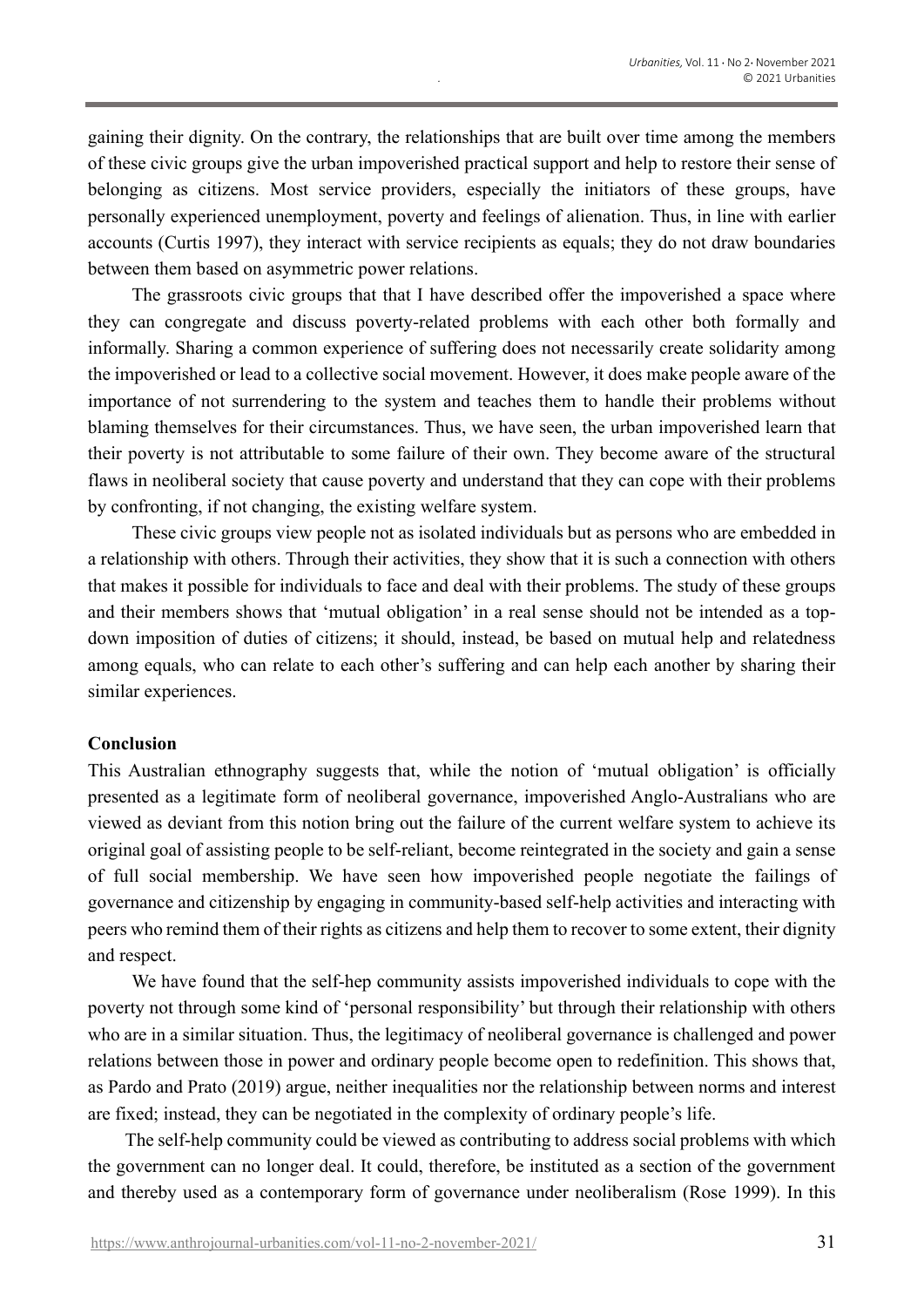line, a future study will need to focus on what form should a community that is meaningful to the urban impoverished take in order for it to counter the failings of neoliberal governance. Attention should also be paid to the potential alliance between Anglo and non-Anglo Australian impoverished in urban settings who, despite their different backgrounds, share the experience of social exclusion; such a potential alliance would constitute a strong challenge to the illegitimacy of neoliberal governance in this field.

### **References**

- Bullen, J. and Reynolds, F. 2014. Reforming the service system. In C. Chamberlain, G. Johnson and C. Robinson (eds), *Homelessness in Australia: An Introduction*. Sydney: UNSW Press.
- Curtis, K. A. 1997. Urban poverty and the social consequences of privatized food assistance. *Journal of Urban Affairs*, 19 (2): 207-226.
- Foucault, M. 1991. Governmentality. In G. Burchell, C. Gordon and P. Miller (eds), *The Foucault Effect: Studies in Governmentality with Two Lectures by and an Interview with Michel Foucault*. Chicago: The University of Chicago Press.
- Goldberg, S. H. 2009. *Billions of Drops in Millions of Buckets: Why Philanthropy doesn't Advance Social Progress*. New Jersey: John Wiley.
- Hage, G. 2000. *White Nation: Fantasies of White Supremacy in a Multicultural Society*. New York/London: Routledge.
- Johnstone, M., Parsell, C., Jetten, J., Dingle, G. and Walter, Z. 2015. Breaking the cycle of homelessness: Housing stability and social support as predictors of long-term well-being. *Housing Studies*, 31 (4): 410-426.
- Kingfisher, C. 2013. *A Policy Travelogue: Tracing Welfare Reform in Aotearoa/New Zealand and Canada*. Oxford: Berghahn.
- Marston, G. and McDonald, C. 2008. Feeling motivated yet? Long-term unemployed people's perspectives on the implementation of workfare in Australia. *Australian Journal of Social Issues*, 43 (2): 255-269.
- McDonald, C. and Chenoweth, L. 2006. Workfare Oz-style: Welfare reform and social work in Australia. *Journal of Policy Practice*, 5 (2/3): 109-128.
- McDonald, C., Marston, G. and Buckley, A. 2003. Risk technology in Australia: The role of the job seeker classification instrument in employment services. *Critical Social Policy*, 23 (4): 498-525.
- Minnery,J. and Greenhalgh, E. 2007. Approaches to homelessness policy in Europe, the United States and Australia. *Journal of Social Issues*, 63 (3): 641-655.
- Pardo, I. 2018. Between Stereotype and Bad Governance: An Italian Ethnography. In I. Pardo and G. B. Prato (eds), *The Palgrave Handbook of Urban Ethnography*. New York: Palgrave Macmillan.
- Pardo, I. and Prato, G. B. 2018. Introduction: Urban Ethnography Matters—Analytical Strength, Theoretical Value and Significance to Society. In I. Pardo and G. B. Prato (eds), *The Palgrave Handbook of Urban Ethnography*. New York: Palgrave Macmillan.